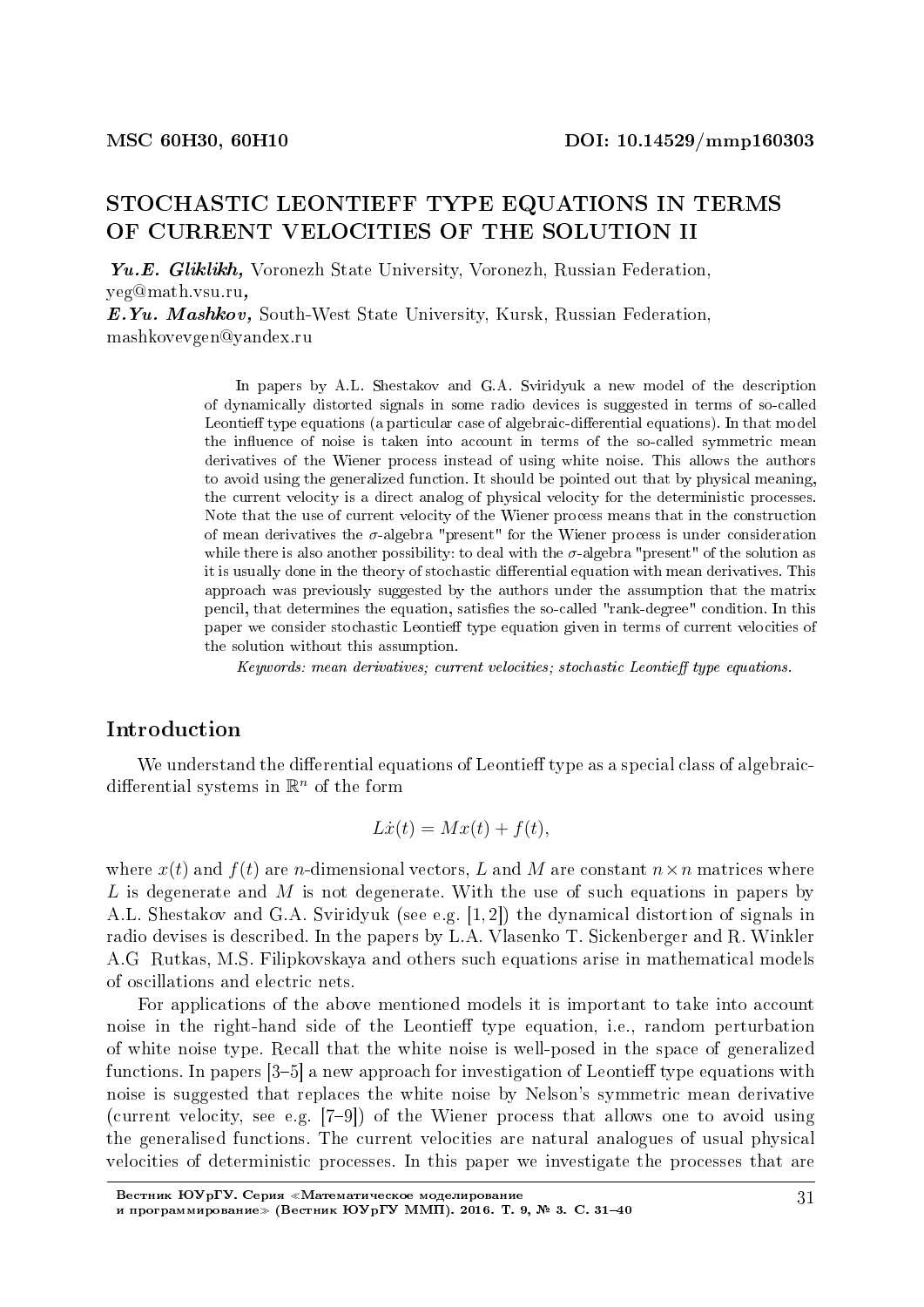described by Leontieff type equations in terms of the current velocities of the solutions. In should be pointed out that in such setting the current velocities of Wiener process are not involved from the very beginning.

The Leontieff type differential equations in terms of current velocity of solution are introduced and investigated in [6] under the additional assumption that the pencil of constant matrices satisfies the so-called "rank-degree" condition. Here we deal with the systems that do not satisfy this condition.

For simplicity we consider equations, their solutions and other objects on a finite time interval  $t \in [0, T]$ .

Everywhere in the text we use Einstein's summation convention in repeated upper and lower index.

### 1. Preliminaries on the Mean Derivatives

Consider a stochastic process  $\xi(t)$  in  $\mathbb{R}^n$ ,  $t \in [0, l]$ , given on a certain probability space  $(\Omega, \mathcal{F}, P)$  and such that  $\xi(t)$  is  $L_1$ -random variable for all *t*.

Every stochastic process  $\xi(t)$  in  $\mathbb{R}^n$ ,  $t \in [0, l]$ , determines three families of  $\sigma$ -subalgebras of *σ*-algebra *F*:

(i) the "past"  $\mathcal{P}_t^{\xi}$  generated by pre-images of Borel sets in  $\mathbb{R}^n$  by all mappings  $\xi(s): \Omega \to \mathbb{R}^n$ for  $0 \leq s \leq t$ ;

(ii) the "future"  $\mathcal{F}_t^{\xi}$  generated by pre-images of Borel sets in  $\mathbb{R}^n$  by all mappings  $\xi(s)$ :  $\Omega \to \mathbb{R}^n$  for  $t \leq s \leq l$ ;

(iii) the "present" ("now")  $\mathcal{N}_t^{\xi}$  generated by pre-images of Borel sets in  $\mathbb{R}^n$  by the mapping *ξ*(*t*).

All families are supposed to be complete, i.e., containing all sets of probability 0.

For convenience we denote the conditional expectation of  $\xi(t)$  with respect to  $\mathcal{N}_t^{\xi}$  by  $E_t^{\xi}$  $t^{\xi}(\cdot).$ 

Ordinary ("unconditional") expectation is denoted by *E*.

Strictly speaking, almost surely (a.s.) the sample paths of  $\xi(t)$  are not differentiable for almost all *t*. Thus its "classical" derivatives exist only in the sense of generalized functions. To avoid using the generalized functions, following Nelson (see, e.g.,  $[7-9]$ ) we give

**Definition 1.** (i) Forward mean derivative  $D\xi(t)$  of  $\xi(t)$  at time t is an  $L_1$ -random variable of the form

$$
D\xi(t) = \lim_{\Delta t \to +0} E_t^{\xi} \left( \frac{\xi(t + \Delta t) - \xi(t)}{\Delta t} \right)
$$
 (1)

where the limit is supposed to exists in  $L_1(\Omega, \mathcal{F}, \mathsf{P})$  and  $\Delta t \to +0$  means that  $\Delta t$  tends to 0 and ∆*t >* 0.

(ii) Backward mean derivative  $D_*\xi(t)$  of  $\xi(t)$  at *t* is an  $L_1$ -random variable

$$
D_*\xi(t) = \lim_{\Delta t \to +0} E_t^{\xi} \left( \frac{\xi(t) - \xi(t - \Delta t)}{\Delta t} \right)
$$
\n(2)

where the conditions and the notation are the same as in  $(i)$ .

Note that mainly  $D\xi(t) \neq D_{\ast}\xi(t)$ , but if, say,  $\xi(t)$  a.s. has smooth sample paths, these derivatives evidently coinside.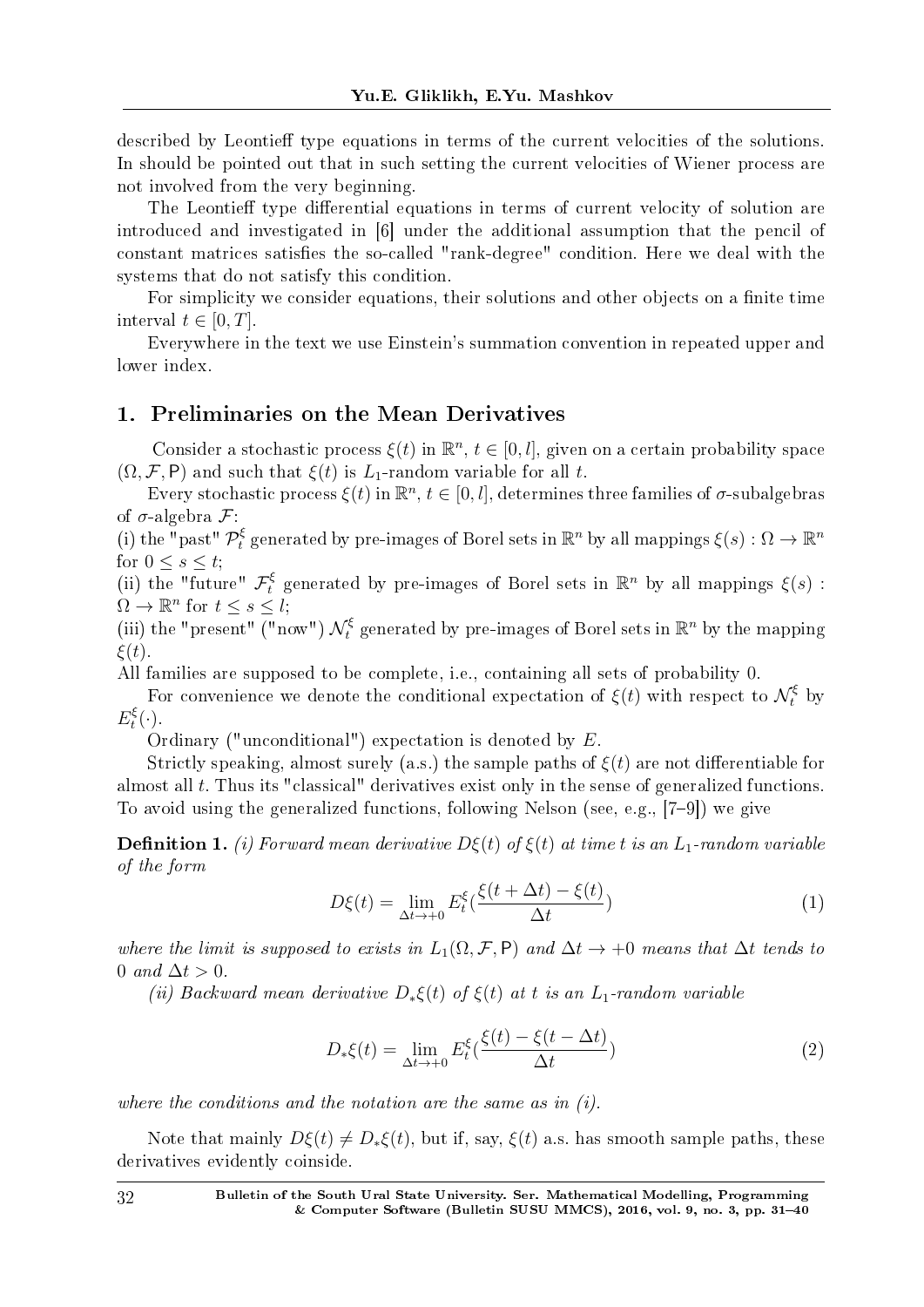From the properties of conditional expectation (see [10]) it follows that  $D\xi(t)$  and  $D_{*}\xi(t)$  can be represented as compositions of  $\xi(t)$  and Borel measurable vector fields (regressions)

$$
Y^{0}(t,x) = \lim_{\Delta t \to +0} E(\frac{\xi(t + \Delta t) - \xi(t)}{\Delta t} | \xi(t) = x),
$$
  
\n
$$
Y^{0}_{*}(t,x) = \lim_{\Delta t \to +0} E(\frac{\xi(t) - \xi(t - \Delta t)}{\Delta t} | \xi(t) = x)
$$
\n(3)

on  $\mathbb{R}^n$ . This means that  $D\xi(t) = Y^0(t, \xi(t))$  and  $D_*\xi(t) = Y_*^0(t, \xi(t))$ .

**Definition 2.** The derivative  $D_S = \frac{1}{2}(D + D_*)$  is called symmetric mean derivative. The derivative  $D_A = \frac{1}{2}(D - D_*)$  is called anti-symmetric mean derivative.

Consider the vector fields

$$
v^{\xi}(t,x) = \frac{1}{2}(Y^{0}(t,x) + Y^{0}_{*}(t,x))
$$

and

$$
u^{\xi}(t,x) = \frac{1}{2}(Y^{0}(t,x) - Y^{0}_{*}(t,x))
$$

**Definition 3.**  $v^{\xi}(t) = v^{\xi}(t, \xi(t)) = D_S \xi(t)$  is called current velocity of  $\xi(t)$ ;  $u^{\xi}(t) = u^{\xi}(t,\xi(t)) = D_A\xi(t)$  is called osmotic velocity of  $\xi(t)$ .

For stochastic processes the current velocity is a direct analogue of ordinary physical velocity of deterministic processes (see, e.g.,  $[7-9, 11]$ ). The osmotic velocity measures how fast the "randomness" grows up.

Recall that I to process is a process  $\xi(t)$  of the form

$$
\xi(t) = \xi_0 + \int_0^t a(s)ds + \int_0^t A(s)dw(s),
$$
\n(4)

where  $a(t)$  is a process in  $\mathbb{R}^n$  whose sample paths a.s. have bounded variation;  $A(t)$  is a process in  $L(\mathbb{R}^n, \mathbb{R}^n)$  such that for any element  $A_i^j(t)$  of matrix  $A(t)$  the condition  $P(\omega) \int_0^T (A_i^j)^2 dt < \infty$  = 1 holds;  $w(t)$  is a Wiener process in  $\mathbb{R}^n$ ; the first integral is Lebesgue integral, the second one is Itô integral and all integrals are well-posed.

**Definition 4.** An Itô process  $\xi(t)$  is called a process of diffusion type if  $a(t)$  and  $A(t)$ are not anticipating with respect to  $\mathcal{P}_t^{\xi}$  and the Wiener process  $w(t)$  is adapted to  $\mathcal{P}_t^{\xi}$ . If  $a(t) = a(t, \xi(t))$  and  $A(t) = A(t, \xi(t))$ , where  $a(t, x)$  and  $A(t, x)$  are Borel measurable mappings from  $[0,T] \times \mathbb{R}^n$  to  $\mathbb{R}^n$  and to  $L(\mathbb{R}^n, \mathbb{R}^n)$ , respectively, the Itô process is called a diffusion process.

Below we are dealing with smooth fields of non-degenerate linear operators  $A(x)$ :  $\mathbb{R}^n \to \mathbb{R}^n$ ,  $x \in \mathbb{R}^n$  (i.e., (1,1)-tensor field on  $\mathbb{R}^n$ ). Let  $\xi(t)$  be a diffusion process in which the integrand under Itô integral is of the form  $A(\xi(t))$ . Then its diffusion coefficient  $A(x)A^*(x)$  is a smooth field of symmetric positive definite matrices  $\alpha(x) = (\alpha^{ij}(x))$  ((2,0) tensor field on  $\mathbb{R}^n$ ). Since all these matrices are non-degenerate and smooth, there exist the smooth field of converse symmetric and positive definite matrices  $(\alpha_{ii})$ . Hence this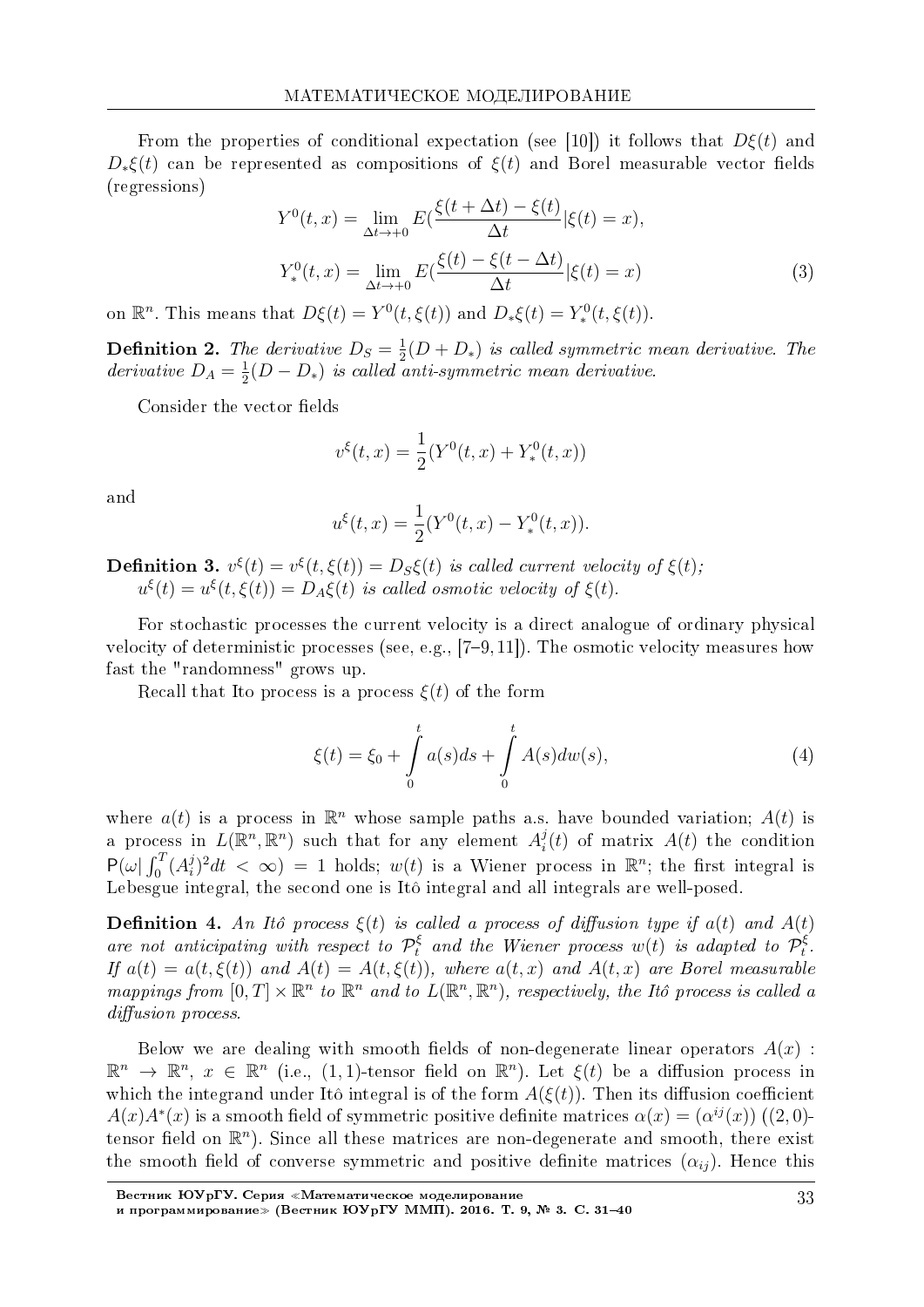field can be used as a new Riemannian  $\alpha(\cdot, \cdot) = \alpha_{ij} dx^i \otimes dx^j$  on  $\mathbb{R}^n$ . The volume form of this metric has the form  $\Lambda_{\alpha} = \sqrt{\det(\alpha_{ij})} dx^1 \wedge dx^2 \wedge \cdots \wedge dx^n$ .

Remark 1. Below we deal with constant matrices *A* and *α*. Please note that in this case the field  $\alpha(\cdot, \cdot)$  becomes a new Euclidean metric (inner product) on  $\mathbb{R}^n$ .

Denote by  $\rho^{\xi}(t, x)$  the probability density of random element  $\xi(t)$  with respect to the volume form  $dt \wedge \Lambda_{\alpha} = \sqrt{\det(\alpha_{ij})} dt \wedge dx^1 \wedge dx^2 \wedge \cdots \wedge dx^n$  on  $[0, T] \times \mathbb{R}^n$ , i.e., for every continuous bounded function  $f : [0, T] \times \mathbb{R}^n \to \mathbb{R}$  the relation

$$
\int_{0}^{T} E(f(t,\xi(t)))dt = \int_{0}^{T} \left( \int_{\Omega} f(t,\xi(t))d\mathsf{P} \right) dt = \int_{[0,T]} \left( \int_{\mathbb{R}^{n}} f(t,x)\rho^{\xi}(t,x)\Lambda_{\alpha} \right) dt
$$

holds.

**Lemma 1.** [5, 12] Let  $\xi(t)$  satisfy the Ito equation

$$
\xi(t) = \xi_0 + \int_0^t a(s, \xi(s))ds + \int_0^t A(s, \xi(s))dw(s).
$$

Then

$$
u^{\xi}(t,x) = \frac{1}{2} \frac{\frac{\partial}{\partial x^{j}} (\alpha^{ij} \rho^{\xi}(t,x))}{\rho^{\xi}(t,x)} \frac{\partial}{\partial x^{i}}
$$
(5)

where  $(\alpha^{ij})$  is the matrix of operator  $AA^*$ .

**Corollary 1.** If *A* (and so also the matrix  $(\alpha^{ij})$ ) is constant and non-degenerate,

$$
u = \frac{1}{2} \alpha^{ij} \frac{\partial}{\partial x^j} \log \rho^{\xi}(t.x) \frac{\partial}{\partial x^i} = \frac{1}{2} Grad \log \rho^{\xi}(t.x)
$$
 (6)

where *Grad* is the gradient with respect to the inner product  $\alpha(\cdot, \cdot)$ .

Note that (5) is valid in the case where  $A$  and so  $(\alpha^{ij})$  may be degenerate. If  $A$  and so  $(\alpha^{ij})$  are not degenerate, the following proposition takes place.

**Lemma 2.** [9,11]] Let the matrices  $(\alpha^{ij})$  be non-degenerate. For  $v^{\xi}(t,x)$  and  $\rho^{\xi}(t,x)$  the following interrelation

$$
\frac{\partial \rho^{\xi}(t,x)}{\partial t} = -Div(v^{\xi}(t,x)\rho^{\xi}(t,x))\tag{7}
$$

(known as the equation of continuity) takes place where *Div* denotes the divergence with *respect to Riemannian metric*  $\alpha(\cdot, \cdot)$ .

Following [11, 13] we introduce the differential operator  $D_2$  that differentiates an  $L_1$ random process  $\xi(t)$ ,  $t \in [0, T]$  according to the rule

$$
D_2\xi(t) = \lim_{\Delta t \to +0} E_t^{\xi} \left( \frac{(\xi(t + \Delta t) - \xi(t))(\xi(t + \Delta t) - \xi(t))^*}{\Delta t} \right),\tag{8}
$$

where  $(\xi(t + \Delta t) - \xi(t))$  is considered as a column vector (vector in  $\mathbb{R}^n$ ),  $(\xi(t + \Delta t) - \xi(t))^*$ is a row vector (transposed, or conjugate vector) and the limit is supposed to exists in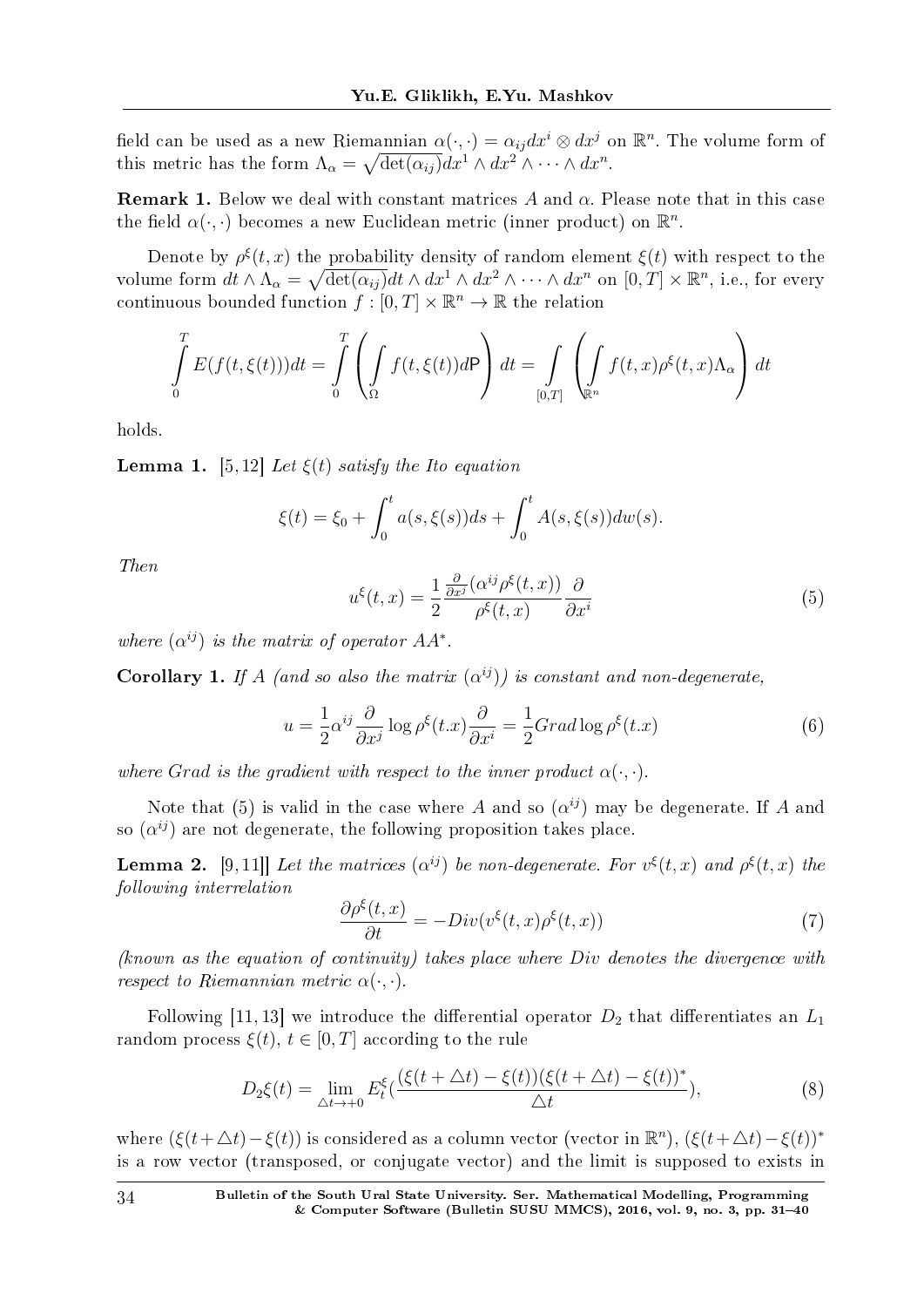$L_1(\Omega, \mathcal{F}, P)$ . We emphasize that the matrix product of a column on the left and a row on the right is a matrix so that  $D_2\xi(t)$  is a symmetric positive semi-definite matrix function on  $[0, T] \times \mathbb{R}^n$ . We call  $D_2$  the quadratic mean derivative.

**Theorem 1.** [11, 13] For an Itô diffusion type process  $\xi(t)$  as (4) the forward mean derivative *Dξ*(*t*) exists and equals *E ξ*  $f_t^{\xi}(a(t))$ . In particular, if  $\xi(t)$  a diffusion process,  $D\xi(t) = a(t, \xi(t)).$ 

**Theorem 2.** [11, 13] Let  $\xi(t)$  be a diffusion type process as (4). Then  $D_2\xi(t) = E_t^{\xi}$  $t_t^{\xi}[\alpha(t)]$ where  $\alpha(t) = AA^*$  is the diffusion coefficient. In particular, if  $\xi(t)$  is a diffusion process,  $D_2\xi(t) = \alpha(t, \xi(t))$  where  $\alpha = AA^*$  is the diffusion coefficient.

**Theorem 3.** [11,13] Let  $\alpha(t, x)$  be a jointly continuous (measurable, smooth) mapping from  $[0, T] \times \mathbb{R}^n$  to  $S_+(n)$  (i.e., those matrices are non-degenerate). Then there exists a  $jointly\ continuous\ (measurable,\ smooth,\ respectively)\ mapping\ A(t,x)\ from\ [0,T]\times\mathbb{R}^n\ to$  $L(\mathbb{R}^n, \mathbb{R}^n)$  such that for all  $t \in R$ ,  $x \in \mathbb{R}^n$  the equality  $A(t, x)A^*(t, x) = \alpha(t, x)$  holds.

### 2. The Main Result

We start this section with a glossary of some facts from matrix theory. Detailed explanation of this material can be found, e.g., in [14, 15].

**Definition 5.** Let two  $n \times n$  constant matrices A and B be given. The expression  $\lambda A + B$ where  $\lambda$  is a real or complex valued parameter, is called the matrix pencil. The polynomial  $\det(\lambda A + B)$  (with respect to  $\lambda$ ) is called the characteristic polynomial of the pencil. If  $det(\lambda A + B)$  is not identical zero, the pencil is called regular.

**Theorem 4.** Let the matrix pencil  $\lambda A + B$  be regular. Then there exist non-degenerate matrices *P* and *Q* such that

$$
P(\lambda A + B)Q = \lambda \begin{pmatrix} I_d & 0 \\ 0 & N \end{pmatrix} + \begin{pmatrix} J & 0 \\ 0 & I_{n-d} \end{pmatrix},
$$
 (9)

where  $I_d$  and  $I_{n-d}$  are unit matrices of the corresponding dimensions, N is an upper triangle matrix consisting of Jordan boxes with zeros on diagonal and *J* is a certain  $d \times d$  block.

Let  $\tilde{L}$  be a degenerate  $n \times n$  matrix and  $\tilde{M}$  be a non-degenerate  $n \times n$  matrix such that the pencil  $\lambda \tilde{L} + \tilde{M}$  is regular. Introduce a certain symmetric positive semi-definite  $n \times n$ matrix Θ and consider the matrix  $Θ = QQ^*$ . Evidently Θ is symmetric and positive semi-definite.

For  $C^{\infty}$ -smooth vector-function  $f(t)$  we consider the system

$$
\begin{cases}\n\tilde{L}D_{S}\xi(t) = \tilde{M}\xi(t) + \tilde{f}(t) \\
D_{2}\xi(t) = \overline{\Theta}\n\end{cases}
$$
\n(10)

that we call the stochastic Leontieff type equation with current velocities.

Take matrices *P* and *Q* from Theorem 4 and construct matrices  $L = P\tilde{L}Q$  and  $M =$ *PMQ*. From formula (9) it follows that

$$
L = \begin{pmatrix} I_d & 0 \\ 0 & N \end{pmatrix} \text{ and } M = \begin{pmatrix} J & 0 \\ 0 & I_{n-d} \end{pmatrix}.
$$
 (11)

Вестник ЮУрГУ. Серия «Математическое моделирование

и программирование≫ (Вестник ЮУрГУ ММП). 2016. Т. 9, № 3. C. 31–40

35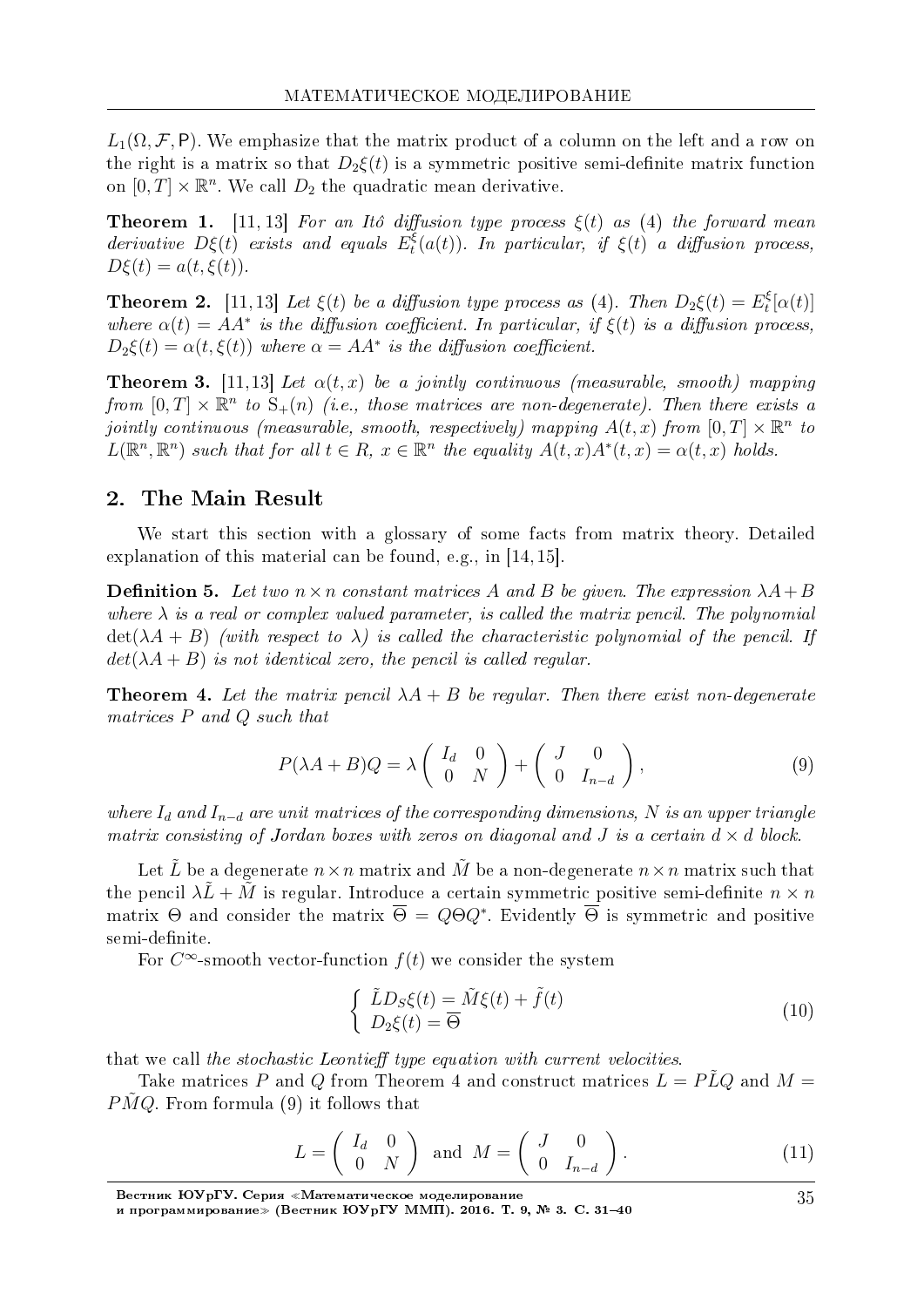Note that since  $\tilde{M}$  is non-degenerate, *J* is also non-degenerate.

Consider  $\eta(t) = Q^{-1}\xi(t)$  and  $f(t) = P\tilde{f}(t)$ . Then according to the transformation of equation (10), explained in Theorem 4, we obtain the first line in  $(10)$  in the form  $LD_{\rm S} \eta(t) = M \eta(t) + f(t)$ . Since  $\eta(t) = Q^{-1} \xi(t)$ , from the definition of Θ and definition of *D*<sub>2</sub> by formula (8) we get that the second line of (10) for  $\eta(t)$  takes the form  $D_2\eta(t) = \Theta$ . Thus, equation (10) is transformed into the equation for  $\eta(t)$  in the form

$$
\begin{cases}\nLD_{\mathcal{S}}\eta(t) = M\eta(t) + f(t) \\
D_{2}\eta(t) = \Theta.\n\end{cases} \tag{12}
$$

Thus, taking into account formula  $(11)$ , one can easily see that the first equation in (12) splits into two independent equations:  $D_S \eta_1(t) = J \eta_1(t) + f_1(t)$  and  $ND_S \eta_2(t) =$  $\eta_2(t) + f_2(t)$  where  $\eta_1(t)$  and  $f_1(t)$  are constructed from the first *d* coordinates of vectors  $\eta(t)$ and  $f(t)$ , respectively, and  $\eta_2(t)$  and  $f_2(t)$  are constructed from the last  $n - d$  coordinates of  $\eta(t)$  and  $f(t)$ , respectively. This means that (12) might be solvable only if the matrix  $\Theta$ takes the form  $\begin{pmatrix} \alpha_1 & 0 \\ 0 & \alpha_2 \end{pmatrix}$  $0 \alpha_2$ where  $\alpha_1 = (\alpha_1^{ij})$  $\binom{y}{1}$  is a symmetric positive semi-definite  $d \times d$ matrix and  $\alpha_2 = (\alpha_2^{ij})$  $\binom{y}{2}$  is a symmetric positive semi-definite  $(n-d) \times (n-d)$  matrix.

Hence (12) splits into two independent systems:

$$
\begin{cases}\nD_S \eta_1(t) = J \eta_1(t) + f_1(t) \\
D_2 \eta_1(t) = \alpha_1\n\end{cases} \tag{13}
$$

and

$$
\begin{cases}\nND_{S}\eta_{2}(t) = \eta_{2}(t) + f_{2}(t) \\
D_{2}\eta_{1}(t) = \alpha_{2}.\n\end{cases}
$$
\n(14)

Let us first consider (13). Suppose that the matrix  $\alpha_1$  is non-degenerate (i.e., positive definite). For convenience we denote  $C^{\infty}$ -smooth vector field  $Jx+f_{(1)}(t)$  in  $\mathbb{R}^d$  by  $v(t,x)$  and denote its flow by  $g_t$ . Consider a probability density  $\rho_0$  in  $\mathbb{R}^d$  such that it nowhere equals zero. In this case it follows from [16, Theorem 3] that the density  $\rho(t)$  of the solution to (13) with initial density  $ρ_0$  takes the form  $ρ(t) = e^{p(t)}$  where  $p(t, x) = p_0(g_{-t}(x)) \int_0^t (Div \ v)(s, g_s(g_{-t}(x))ds, p_0 = \ln ρ_0$ . Here *Div* denotes the divergence with respect to  $\int_0^t (Div \, v)(s, g_s(g_{-t}(x))ds, p_0 = \ln \rho_0$ . Here *Div* denotes the divergence with respect to inner product  $\alpha_1(\cdot, \cdot)$  (see Remark 1). Note that  $\rho(t, x)$  is well-posed for all  $t \in [0, T]$ . By the construction *v* is the current velocity of  $\eta_1(t)$ . Since the quadratic mean derivative is given as  $\alpha_1$  and we have found the density  $\rho$ , we can also find the osmotic velocity *u* by formula (6) and so the forward mean derivative  $a = v + u$ . Since  $\alpha_1$  is non-degenerate, by Theorem 3 there exists a matrix *A* such that  $\alpha_1 = AA^*$ . Then  $\eta_1$  must satisfy the following stochastyic differential equation in Ito form:

$$
\eta_1(t) = \eta_1(0) + \int_0^t a(s, \eta_1(s))ds + \int_0^t A(s, \eta_1(s))dw(s)
$$
\n(15)

in  $\mathbb{R}^d$  where  $\eta_1(0)$  is the random variable with density  $\rho_0$ . Equation (15) evidently has a strong and strongly unique solution well-posed on the entire interval [0*, T*]. .

Now let us turn to (14). Consider this equation on the example of  $(p + 1) \times (p + 1)$ Jordan box in the upper left corner of *N*. In coordinates, equation (14) in this blok has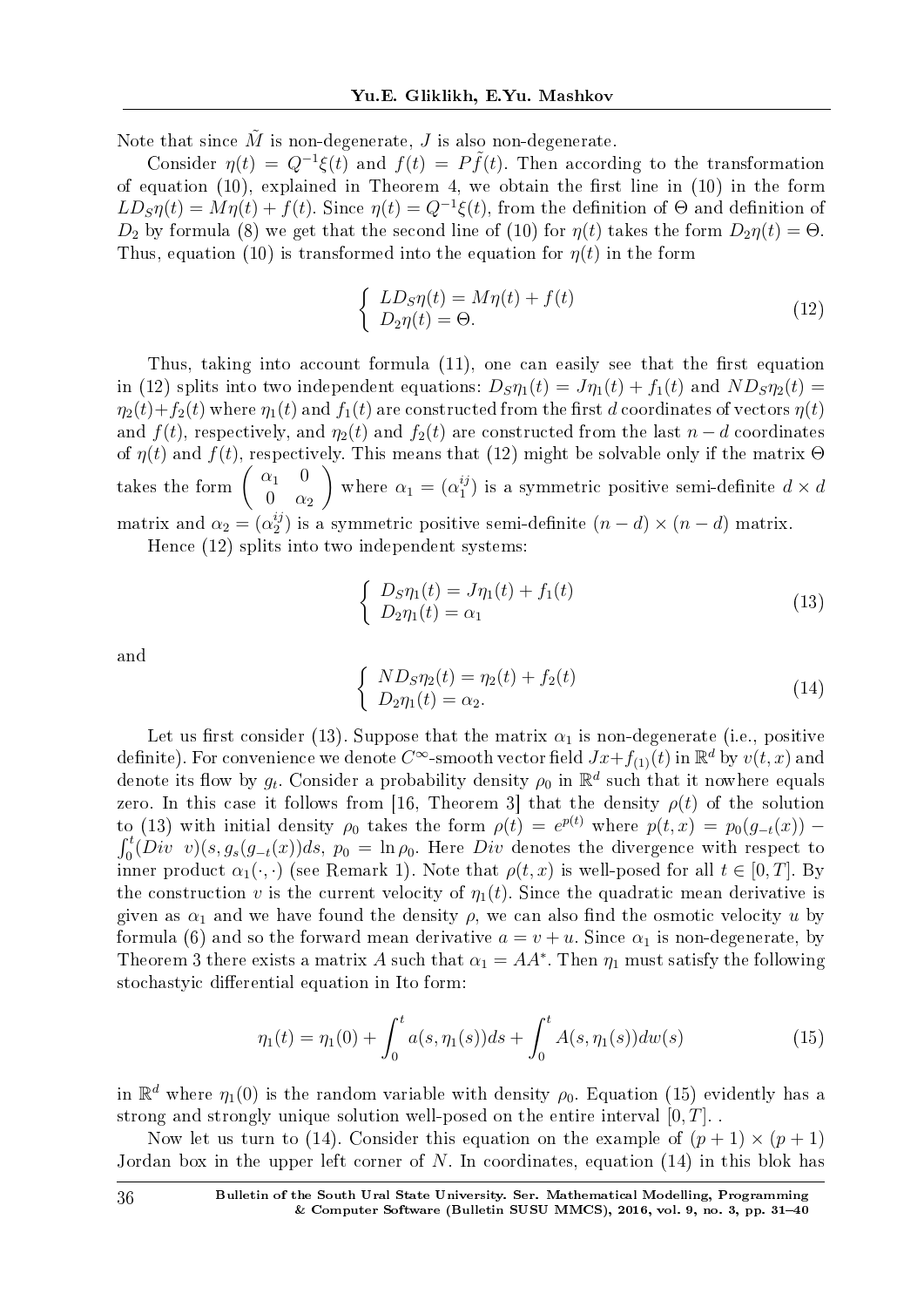the form:

$$
\begin{pmatrix}\n0 & 1 & 0 & \dots & 0 \\
0 & 0 & 1 & \dots & 0 \\
\vdots & \vdots & \vdots & \dots & \vdots \\
0 & 0 & 0 & \dots & 1 \\
0 & 0 & 0 & \dots & 0\n\end{pmatrix} D_S \begin{pmatrix}\n\eta_2^{d+1}(t) \\
\eta_2^{d+2}(t) \\
\vdots \\
\eta_2^{d+p}(t) \\
\eta_2^{d+p+1}(t)\n\end{pmatrix} = \begin{pmatrix}\n\eta_2^{d+1}(t) + f_2^{d+1} \\
\eta_2^{d+2}(t) + f_2^{d+2} \\
\vdots \\
\eta_2^{d+p}(t) + f_2^{d+p}\n\end{pmatrix} .
$$
\n(16)

Thus  $\eta_2^{d+p+1}(t) = -f_2^{d+1}$  and so  $\eta_2^{d+p+1}(t)$  is not random. Note that for non-random processes  $D_S$  coincides with  $\frac{d}{dt}$ . Then from the last but one line in (16) we see that  $\eta_2^{d+p}(t) = \frac{dq_2^{d+p+1}(t)}{dt} - f_2^{d+p} = -\frac{df_2^{d+p+1}(t)}{dt} - f_2^{d+p}$  and so  $\eta_2^{d+p}(t)$  is not random either. Analogous arguments show that all other coordinates of  $\eta_2(t)$  in (16) are not random Note that  $(14)$  splits into independent equations corresponding to the Jordan boxes in N and for all those equations the above arguments are valid. Hence the process  $\eta_2(t)$  is not random. But for any non-random process its quadratic derivative is equal to zero. So, (14) is solvable only if  $\alpha_2 = 0$ .

Note in addition that since  $\eta_2(t)$  is non-random, the "present"  $\sigma$ -algebra for  $\eta(t)$ coincides with that for  $\eta_1(t)$ .

Thus we have proved the following statement:

**Theorem 5.** Let  $\tilde{L}$  and  $\tilde{M}$  be degenerate (rank  $\tilde{L} = d$ ) and non-degenerate, respectively,  $n \times n$ -matrices, such that the pencil  $\lambda \tilde{L} + \tilde{M}$  is regular; let P an Q be  $n \times n$  matrices that transform the pencil  $\lambda \tilde{L} + \tilde{M}$  into canonical form with  $L = P\tilde{L}Q$  and  $M = P\tilde{M}Q$ ; let  $\alpha_1$  be a symmetric positive definite  $d \times d$  matrix and  $n \times n$  matrix  $\Theta$  have the form  $\Theta =$  $\begin{pmatrix} \alpha_1 & 0 \\ 0 & 0 \end{pmatrix}$ . Then for every finite interval  $[0, T]$  and for every  $C^{\infty}$ -smooth n-dimensional vector-function  $f(t)$  equation (12) with initial conditions  $\eta_2(0) = x_0$  in  $R^{n-d}$  and  $\eta_1(0)$ equal to a random variable with density  $\rho_0$  nowhere equal to zero in  $R^d$ , has a solution that is well-posed on the entire interval  $[0, T]$ .

If  $\eta(t)$  is the above-mentioned solution of (12), the process  $\xi(t) = Q\eta(t)$  is a solution *of*  $(10)$ .

**Acknowledgements**. The research is supported by Russian Science Foundation (RSF) Grant 14-21-00066, being carried out in Voronezh State University.

### References

- 1. Shestakov A.L., Sviridyuk G.A. A New Approach to Measurement of Dynamically Distorted Signals. Bulletin of the South Ural State University. Series: Mathematical Modelling. *Programming and Computer Software*, 2010, no. 16 (192), pp. 116–120. (in Russian)
- 2. Shestakov A.L., Sviridyk G.A. Optimal Measurement of Dynamically Distorted Signals. Bulletin of the South Ural State University. Series: Mathematical Modelling, Programming and Computer Software, 2011, no. 17 (234), pp. 70–75. (in Russian)
- 3. Shestakov A.L., Sviridyk G.A. On the Measurement of the "White Noise". Bulletin of the South Ural State University. Series: Mathematical Modelling, Programming and Computer *Software*, 2012, no. 27 (286), pp. 99–108.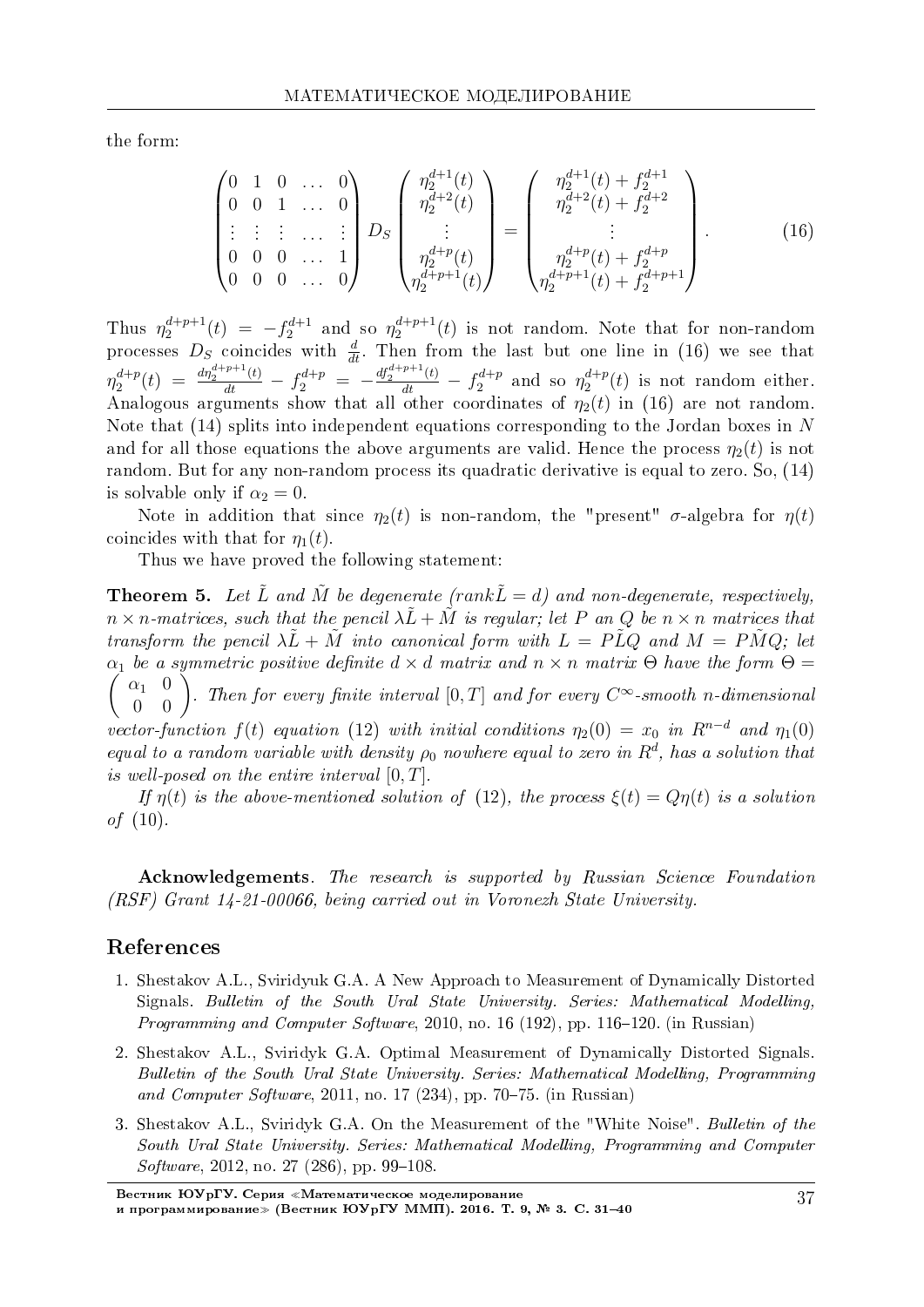- 4. Gliklikh Yu.E. Investigation of Leontieff Type Equations with White Noise by the Method of Mean Derivatives of Stochastic Processes. Bulletin of the South Ural State University. Series: Mathematical Modelling, Programming and Computer Software, 2012, no. 27 (286), pp. 24–34. (in Russian)
- 5. Gliklikh Yu.E., Mashkov E.Yu. Stochastic Leontieff Type Equations and Mean Derivatives of Stochastic Processes. Bulletin of the South Ural State University. Series: Mathematical Modelling, Programming and Computer Software, 2013, vol. 6, no. 2, pp.  $25-39$ .
- 6. Gliklikh Yu.E., Mashkov E.Yu. Stochastic Leontieff Type Equations in Terms of Current Velocities of the Solution. Journal of Computational and Engineering Mathematics, 2014, vol. 1, no. 2, pp.  $45-51$ .
- 7. Nelson E. Derivation of the Schrodinger Equation from Newtonian Mechanics. Physical Review, 1966, vol. 150, no. 4, pp. 1079–1085. DOI:  $10.1103/PhysRev.150.1079$
- 8. Nelson E. Dynamical Theory of Brownian Motion. Princeton, Princeton University Press, 1967.
- 9. Nelson E. Quantum Fluctuations. Princeton: Princeton University Press, 1985.
- 10. Parthasarathy K.R. Introduction to Probability and Measure. N.Y., Springer, 1978.
- 11. Gliklikh Yu.E. Global and Stochastic Analysis with Applications to Mathematical Physics. London, Springer, 2011. DOI: 10.1007/978-0-85729-163-9
- 12. Cresson J., Darses S. Stochastic Embedding of Dynamical Systems. Journal of Mathematical  $Physics, 2007, vol. 48, pp. 072703-1-072303-54.$
- 13. Azarina S.V., Gliklikh Yu.E. Differential Inclusions with Mean Derivatives. Dynamic Systems and Applications, 2007, vol. 16, no. 1, pp.  $49-71$ .
- 14. Chistyakov V.F., Shcheglova A.A. Selected Chapters of Differential Algebraic Equations Theory. Novosibirsk, Nauka, 2003. (in Russian)
- 15. Gantmacher F.R. The Theory of Matrices. N.Y., Chelsea Publishing Company, 1959.
- 16. Azarina S.V., Gliklikh Yu.E. On Existence of Solutions to Stochastic Differential Equations with Current Velocities. Bulletin of the South Ural State University. Series: Mathematical Modelling, Programming and Computer Software, 2015, vol. 8, no. 4, pp. 100-106. DOI: 10.14529/mmp150408

Received May 11, 2016

### ÓÄÊ 517.9+519.216.2 DOI: 10.14529/mmp160303

# СТОХАСТИЧЕСКИЕ УРАВНЕНИЯ ЛЕОНТЬЕВСКОГО ТИПА В ТЕРМИНАХ ТЕКУЩИХ СКОРОСТЕЙ РЕШЕНИЯ II

### **FO.E.** FAUKAUX. E.HO. Maulkoe

В работах А.Л. Шестакова и Г.А. Свиридюка предложена новая модель описания динамически искаженных сигналов в некоторых радио устройствах на основе использования так называемых уравнений леонтьевского типа (частный случай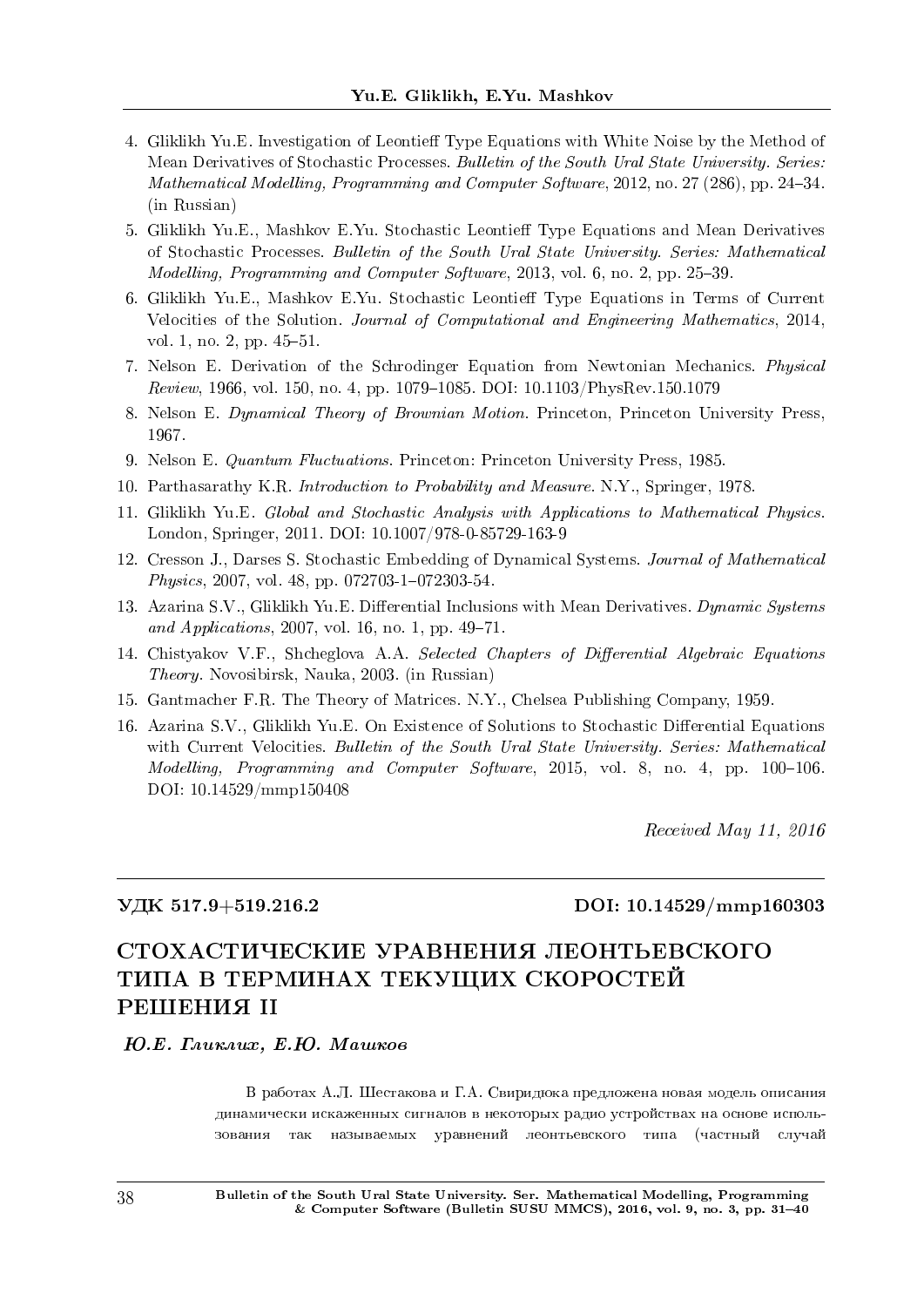дифференциально-алгебраических уравнений). В этих работах в этой модели были учтены помехи в терминах так называемых симметрических производных в среднем (текущих скоростей) винеровского процесса вместо использования белого шума. Это позволило авторам избежать использования обобщенных функций. Следует отметить, что по физическому смыслу текущих скоростей, они являются прямым аналогом физической скорости детерминированных процессов. Отметим, что использование текущих скоростей винеровского процесса означает, что в конструкции производных в среднем задействована  $\sigma$ -алгебра «настоящее» именно винеровского процесса, хотя имеется также другая возможность – использовать  $\sigma$ -алгебру «настоящее» решения, как это обычно делается в теории стохастических дифференциальных уравнений с производными в среднем. Такой подход был предложен ранее в работах авторов при дополнительном условии, что матричный пучок, определяющий уравнение, удовлетворяет так называемому условию «ранг-степень». В настоящей работе мы рассматриваем стохастические уравнения леонтьевского типа в терминах текущих скоростей решения без предположения о выполнении условия «ранг-степень».

Ключевые слова: производные в среднем; текущие скорости; стохастическое иравнение леонтьевского типа.

### Литература

- 1. Шестаков, А.Л. Новый подход к измерению динамически искаженных сигналов / А.Л. Шестаков, Г.А. Свиридюк // Вестник ЮУрГУ. Серия: Математическое моделирование и программирование. - 2010. - № 16 (192), вып. 5. - С. 116-120.
- 2. Шестаков, А.Л. Оптимальное измерении динамически искаженных сигналов / А.Л. Шестаков, Г.А. Свиридюк // Вестник ЮУрГУ. Серия: Математическое моделирование и программирование. − 2011. – № 17 (234), вып. 8. – С. 70–75.
- 3. Шестаков, А.Л. Об измерении белого шума / А. Л. Шестаков, Г. А. Свиридюк // Вестник ЮУрГУ. Серия: Математическое моделирование и программирование. - 2012. - $N$ ° 27 (286), вып. 13. − С. 99-108.
- 4. Гликлих, Ю.Е. Изучение уравнений леонтьевского типа с белым шумом метолами производных в среднем случайных процессов / Ю.Е. Гликлих // Вестник ЮУрГУ. Серия: Математическое моделирование и программирование. – 2012. – № 27 (286), вып. 13. –  $C. 24-34$
- 5. Gliklikh, Yu.E. Stochastic Leontieff Type Equations and Mean Derivatives of Stochastic Processes / Yu.E. Gliklikh, E.Yu. Mashkov // Вестник ЮУрГУ. Серия: Математическое моделирование и программирование. - 2013. - Т. 6, № 2 - С. 25-39.
- 6. Gliklikh, Yu.E. Stochastic Leontieff Type Equations in Terms of Current Velocities of the Solution / Yu.E. Gliklikh, E.Yu. Mashkov  $\frac{1}{2}$  Journal of Computational and Engineering Mathematics. - 2014. - V. 1,  $\mathbb{N}^2$  2. - P. 45-51.
- 7. Nelson, E. Derivation of the Schrodinger Equation from Newtonian Mechanics / E. Nelson // Physical Review. - 1966. - V. 150,  $\mathcal{N}$  4. - P. 1079-1085.
- 8. Nelson, E. Dynamical Theory of Brownian Motion / Nelson E. Princeton: Princeton University Press.  $-1967. -114$  p.
- 9. Nelson, E. Quantum Fluctuations / E. Nelson. Princeton: Princeton University Press. -1985. – 146 p.
- 10. Партасарати, К. Введение в теорию вероятностей и теорию меры / К. Партасарати. -М.: Мир. – 1988. – 343 с.
- 11. Gliklikh, Yu.E. Global and Stochastic Analysis with Applications to Mathematical Physics / Yu.E. Gliklikh. – London: Springer. – 2011. – 465 p.